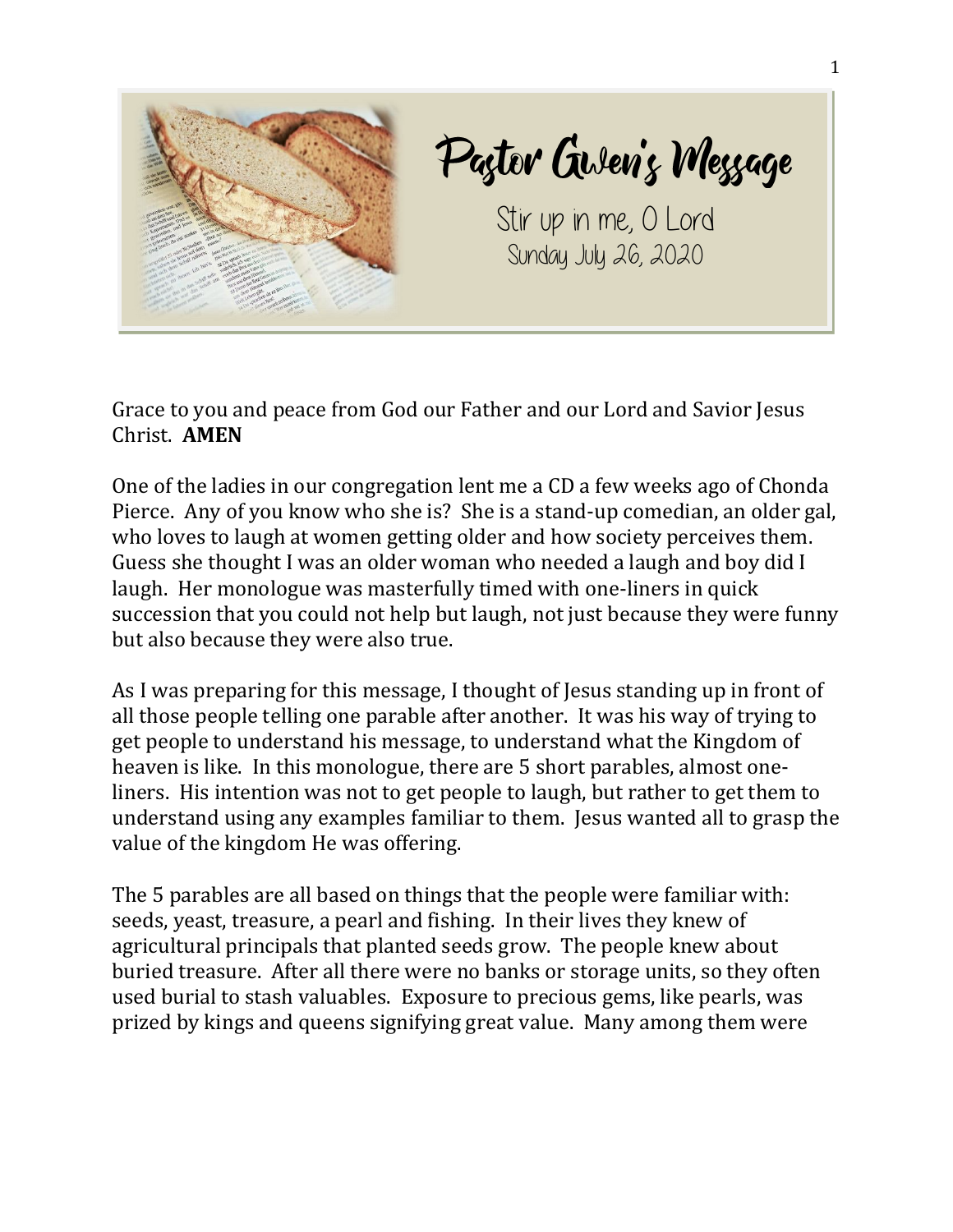fishermen that understood separating the good from the bad fish after a catch. But the one-liner that stuck with me this week was the one about yeast.

Jesus said, "The kingdom of heaven is like yeast that a woman took and mixed in with three measures of flour until all of it was leavened." Does anyone know how much 3 measures of flour is? Well it is about eighty pounds. So, a woman who whips up 3 measures of flour is no Martha Stewart, making a few light delicate croissants, but she is a baker.

Just image emptying 16, 5 # bags of flour into the biggest bowl you have ever seen. Adding 40 cups of water and mixing it up. It would take a strong woman to knead that 100-pound lump of dough. Or maybe you would need a Hulk Hogan type to be able to knead that amount of dough. We are not told how much yeast to add but I suspect it would be more than one packet of Red Star.

Soon, the flour, water and yeast are now dough and an amazing mystery is bubbling up inside of it. The hidden will become manifest in at least a doubling of size of the dough. And there is no way to stop its expansion. It is much like how God works in our lives, transforming us into something new. From flour, water and yeast to dough, able to make bread, rolls, pizza crust and more. And we are made into something new, something valuable and most likely something sustaining.

Yes, yeast does take time to work and how it works is amazing. We have to be patient as it rises. In our society we now even have quick rise yeast, but not so in Jesus day. In fact, yeast was a commodity that they did not always have access too, so they would save some of the dough from a batch, keep it alive and use it again as a started for the next batch. Sounds like those friendship breads we had going around years ago. Or the sour dough starter my daughter used to keep in my fridge. She kept it alive to use again, to start another batch.

And so, what does all this have to do with the Kingdom of heaven. Well, I think that we can find lots of lessons in this parable. But the one that interests me most is that once that yeast is set in motion, it is always working.

God placed the Holy Spirit in our hearts at our baptism to keep Jesus alive in us. Whether we know it or not, that Spirit is churning inside of us. He is always present and when we are ready, He will bring us a pinch of dough, faith to grow in us. I know that for a few decades of my life, I did not even think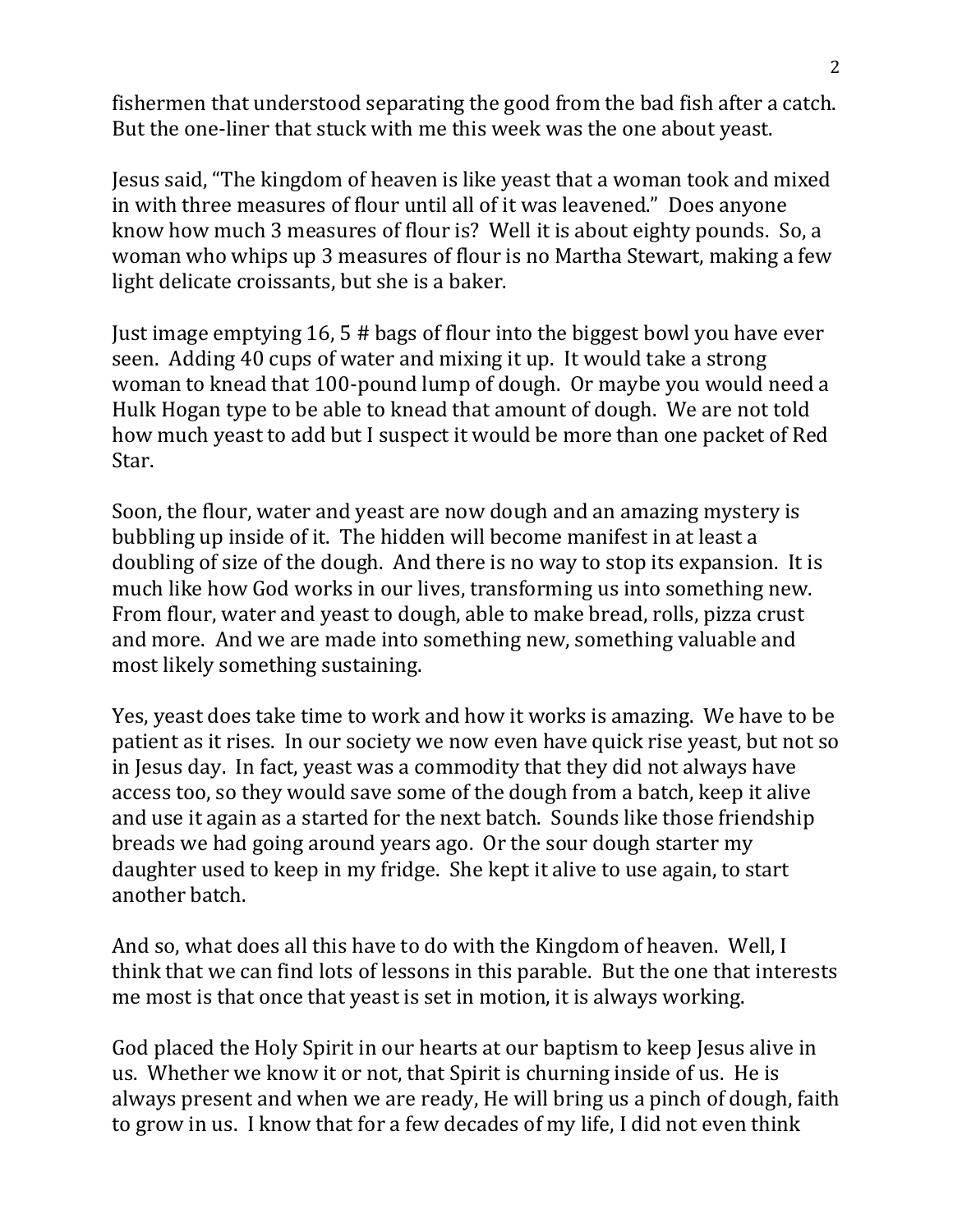about God. Actually, I did not really care about Him. I was just living life minding my own business and things were going well and suddenly, BAM! Isn't that the famous chef's expression, Emeril Lagossi? BAM. It was like the truth about Jesus hit me upside of my head. Jesus somehow broke into my life and it was forever changed. And here I am today. I wasn't even looking for God, but he was obviously call out to me.

Some people rather, have a hunger, a longing for bread, sustenance. They are born with a longing for a spiritual experience. They are searching for something bigger than themselves, God. Someone told them about Jesus, or maybe even invited them to Christ the Servant and they settled in and began a personal relationship with the Lord. They found Jesus and their search for something delicious was over.

Some of you I suspect were born into Christian families. Some heard the truth from Christian friends, and some heard the truth on a facebook post and many of you might have come to Christ through hardship and trials. But the point here is that you cannot be committed to or have a relationship with Jesus unless you somehow discover Him. The treat of God's kingdom of heaven has to be discovered and brought forth from within.

God is always present in the dough; He is the yeast that makes us a new creation. As we have been talking about in our Bible study, God comes down to us. We cannot climb up any sort of ladder to get to him. He came down by sending his only son Jesus to walk among us, to teach us about the kingdom. He hung on a tree until dead, for us. He was buried and then rose again, to new live and to give us forgiveness, abundant life and eternal life. We are made new in His death and resurrection. For it is only in Christ that we receive these amazing gifts. Heaven is our reward for faith in God. And it is only by His grace that we are saved. Nothing or no one in the whole wide world can give us promises as God does. He loves us that much that His offer is always present, and He wants us to let his yeast work in us and develop a faith in Him.

Yeast permeates the dough and is then present throughout. And so, it is with the kingdom of heaven, it is present everywhere, every day and is manifest for those with the faith to see it. We need to remember too that no matter our circumstances that the kingdom of God is present. The Holy Spirit does not need a brass band to announce Him. He can come in the invisible, the hidden